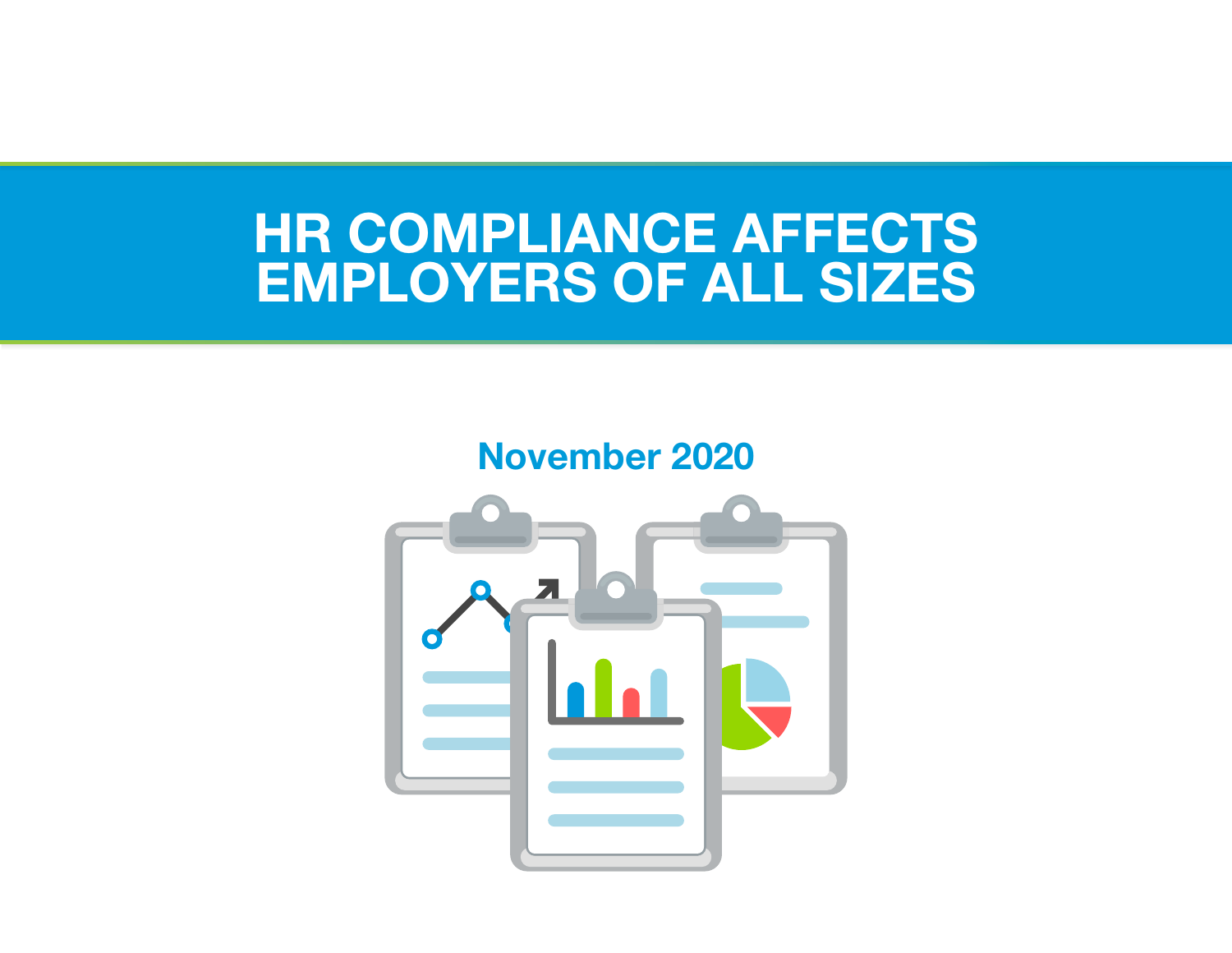## HR COMPLIANCE AFFECTS EMPLOYERS OF ALL SIZES

| <b>EMPLOYER SIZE</b>         | <b>PROVISION</b>                                                                                                                                                                                                                                                                                                                                                                                                                                                                                                                                                                                                                                                                                                                                                                                                                                                                                                      |
|------------------------------|-----------------------------------------------------------------------------------------------------------------------------------------------------------------------------------------------------------------------------------------------------------------------------------------------------------------------------------------------------------------------------------------------------------------------------------------------------------------------------------------------------------------------------------------------------------------------------------------------------------------------------------------------------------------------------------------------------------------------------------------------------------------------------------------------------------------------------------------------------------------------------------------------------------------------|
| <b>ALL EMPLOYERS</b>         | • Consumer Credit Protection Act (CCPA)<br>• Employee Polygraph Protection Act (EPPA)<br>. Employee Retirement Income Security Act (ERISA) (Other than governmental employers and certain church plans.)<br>• Equal Pay Act (EPA)<br>• Fair Credit Reporting Act (FCRA)<br>· Fair Labor Standards Act (FLSA)<br>• Federal Income Tax Withholding (FITW)<br>· Federal Insurance Contribution Act (FICA)<br>• Federal Unemployment Tax Act (FUTA)<br>• Health Insurance Portability and Accountability Act (HIPAA)<br>• Immigration and Nationality Act (INA)<br>• Immigration Reform and Control Act (IRCA)<br>· National Labor Relations Act (NLRA)<br>• Newborns' and Mothers' Health Protection Act (NMHPA)<br>• Occupational Safety and Health Act (OSH Act)<br>• Personal Responsibility and Work Opportunity Reconciliation Act (PRWORA)<br>• Uniformed Services Employment and Reemployment Rights Act (USERRA) |
| <b>15 OR MORE EMPLOYEES</b>  | • Americans with Disabilities Act (ADA)<br>· Genetic Information Nondiscrimination Act (GINA)<br>• Pregnancy Discrimination Act (PDA)<br>• Title VII of the Civil Rights Act (Title VII)                                                                                                                                                                                                                                                                                                                                                                                                                                                                                                                                                                                                                                                                                                                              |
| <b>20 OR MORE EMPLOYEES</b>  | • Age Discrimination in Employment Act (ADEA)<br>• Consolidated Omnibus Budget Reconciliation Act (COBRA)                                                                                                                                                                                                                                                                                                                                                                                                                                                                                                                                                                                                                                                                                                                                                                                                             |
| <b>50 OR MORE EMPLOYEES</b>  | • Family and Medical Leave Act (FMLA)<br>• Mental Health Parity and Addiction Equity Act (MHPAEA)                                                                                                                                                                                                                                                                                                                                                                                                                                                                                                                                                                                                                                                                                                                                                                                                                     |
| <b>100 OR MORE EMPLOYEES</b> | • Worker Adjustment and Retraining Notification Act (WARN)                                                                                                                                                                                                                                                                                                                                                                                                                                                                                                                                                                                                                                                                                                                                                                                                                                                            |
| <b>ADDITIONAL LAWS</b>       | • Affordable Care Act (ACA)<br>• Women's Health and Cancer Rights Act (WHCRA)                                                                                                                                                                                                                                                                                                                                                                                                                                                                                                                                                                                                                                                                                                                                                                                                                                         |

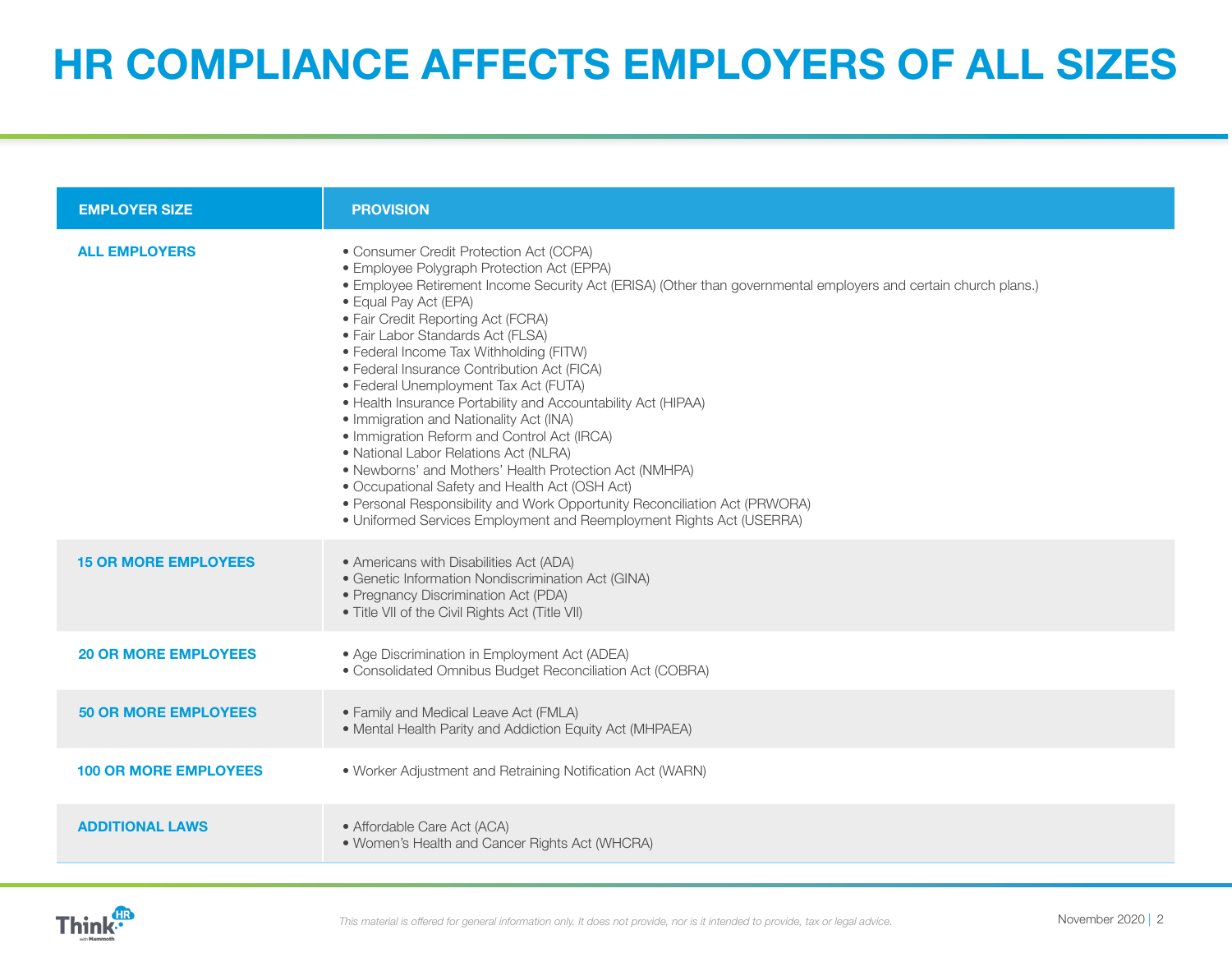<span id="page-2-0"></span>

| <b>FEDERAL STATUTE</b>                                           | <b>WHAT IT DOES</b>                                                                                                                                                                                                                                                                                                                                                                                                                                                                                                                                                                                                                                              | <b>POSTING AND NOTICE REQUIREMENTS</b>                                                                                                                                                                                                                                                                                                                                                                                                                                                                                                                                                                                                                                                                                                                                                          |
|------------------------------------------------------------------|------------------------------------------------------------------------------------------------------------------------------------------------------------------------------------------------------------------------------------------------------------------------------------------------------------------------------------------------------------------------------------------------------------------------------------------------------------------------------------------------------------------------------------------------------------------------------------------------------------------------------------------------------------------|-------------------------------------------------------------------------------------------------------------------------------------------------------------------------------------------------------------------------------------------------------------------------------------------------------------------------------------------------------------------------------------------------------------------------------------------------------------------------------------------------------------------------------------------------------------------------------------------------------------------------------------------------------------------------------------------------------------------------------------------------------------------------------------------------|
| <b>Consumer Credit Protection Act</b><br>(CCPA)                  | Protects employees from discharge because their wages are<br>garnished for any one debt and limits the amount of wages<br>garnished in any one week.                                                                                                                                                                                                                                                                                                                                                                                                                                                                                                             | <b>Posting Requirements: None</b><br>Notice Requirements: None                                                                                                                                                                                                                                                                                                                                                                                                                                                                                                                                                                                                                                                                                                                                  |
| <b>Employee Polygraph Protection</b><br><b>Act (EPPA)</b>        | Prohibits most private employers from using lie detector tests,<br>either for pre-employment screening or during the course of<br>employment.<br>Applies to most private employers.                                                                                                                                                                                                                                                                                                                                                                                                                                                                              | Posting Requirements: Every employer subject<br>to the EPPA must post and keep posted on its<br>premises a notice explaining the act. The notice<br>must be posted in a prominent and conspicuous<br>place in every establishment of the employer where<br>it can readily be observed by employees and<br>applicants for employment. There is no size requirement<br>for the poster.<br>Notice Requirements: There are specific<br>notices that must be given to examinees and<br>examiners in instances where polygraph tests<br>are permitted.                                                                                                                                                                                                                                                |
| <b>Employee Retirement Income</b><br><b>Security Act (ERISA)</b> | Sets minimum standards for retirement and health benefit plans in<br>private industry in the areas of standards of conduct, fiduciary rules,<br>and reporting requirements to the government and to the plan<br>participants. ERISA does not require any employer to establish a<br>plan, but employers who establish plans must meet certain<br>minimum standards.<br>ERISA covers retirement, health, and other welfare benefit plans<br>such as life, disability, and apprenticeship plans.<br>Note: ERISA does not apply to plans sponsored by governmental<br>employers (such as cities, counties, and public school districts) or<br>certain church plans. | <b>Posting Requirements: None</b><br><b>Notice Requirements - Welfare Plans:</b><br>ERISA contains several notice requirements for<br>health and welfare plans, including a summary<br>plan description (SPD). For health plans, other<br>notices may be required depending on the<br>number of employees and benefits offered by the<br>plan. Examples include, but are not limited to,<br>COBRA, HIPAA, WHCRA, and ACA notices.<br>See the Reporting and Disclosure Guide for Employee<br>Benefit Plans for certain basic disclosure<br>requirements under ERISA.<br>Notice Requirements - Retirement Plans:<br>ERISA contains several notice requirements for<br>retirement plans, such as the SPD, individual benefit<br>statements, and the summary annual report.<br>See above for guide. |

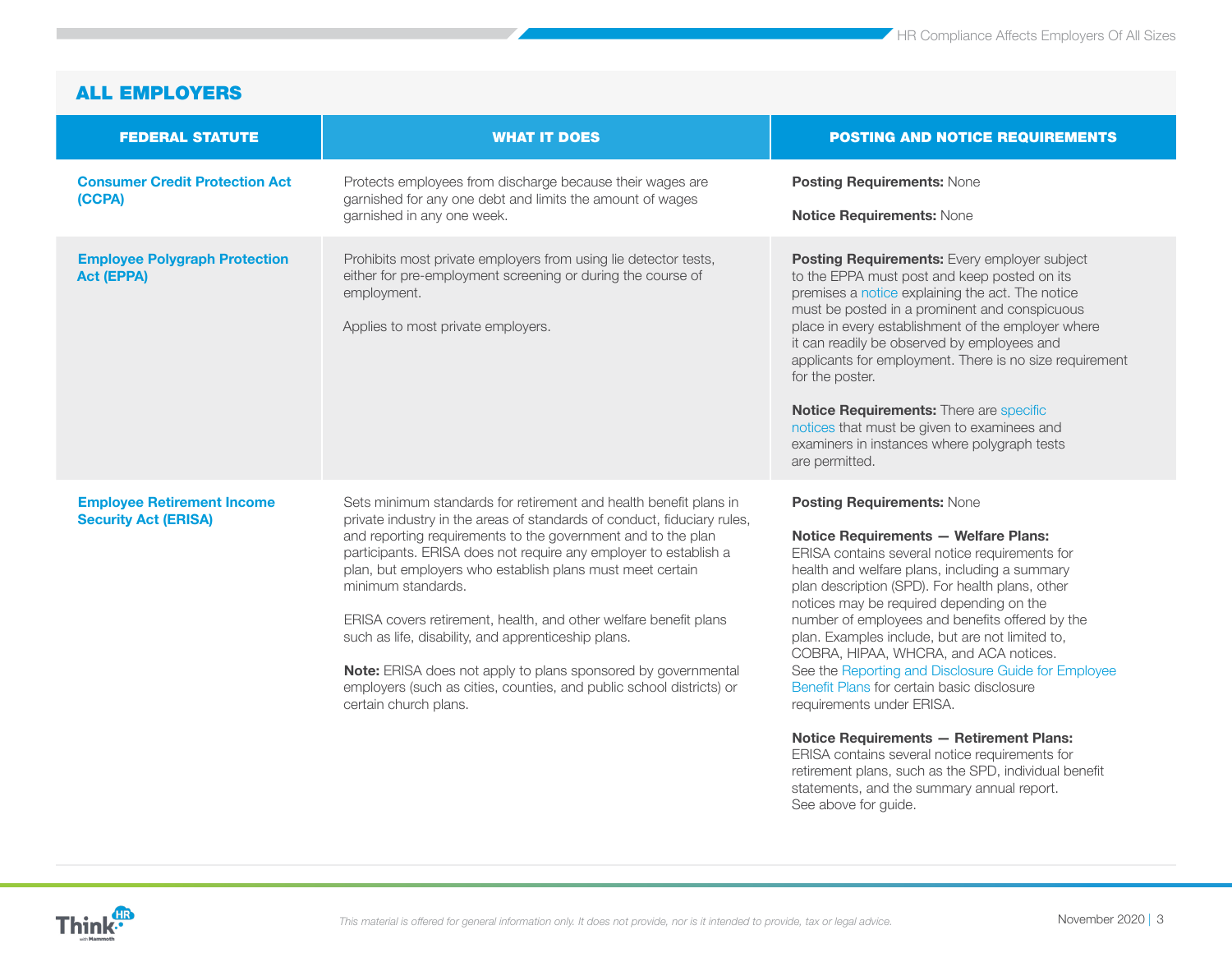| <b>FEDERAL STATUTE</b>                            | <b>WHAT IT DOES</b>                                                                                                                                                                                                                       | <b>POSTING AND NOTICE REQUIREMENTS</b>                                                                                                                                                                                                                                                                                                                                                                                                                                                                                                                                                                                                                                                                                                                                                                                                              |
|---------------------------------------------------|-------------------------------------------------------------------------------------------------------------------------------------------------------------------------------------------------------------------------------------------|-----------------------------------------------------------------------------------------------------------------------------------------------------------------------------------------------------------------------------------------------------------------------------------------------------------------------------------------------------------------------------------------------------------------------------------------------------------------------------------------------------------------------------------------------------------------------------------------------------------------------------------------------------------------------------------------------------------------------------------------------------------------------------------------------------------------------------------------------------|
| <b>Equal Pay Act (EPA)</b>                        | Amended the FLSA to prohibit sex-based wage discrimination<br>between men and women in the same establishment who perform<br>jobs that require substantially equal skill, effort, and responsibility<br>under similar working conditions. | <b>Posting Requirements: None</b><br>Notice Requirements: None                                                                                                                                                                                                                                                                                                                                                                                                                                                                                                                                                                                                                                                                                                                                                                                      |
| <b>Fair Credit Reporting</b><br><b>Act (FCRA)</b> | Governs the use of consumer reports by employers (background<br>checks).                                                                                                                                                                  | <b>Posting Requirements: None</b><br><b>Notice Requirements:</b><br>Employers must:<br>• Provide applicants with a clear, written<br>disclosure that a consumer report may be<br>obtained for employment purposes;<br>• Certify to consumer reporting agencies that<br>they have fully complied with the FCRA's<br>disclosure requirements;<br>• Provide notice to applicants/employees of<br>contemplated adverse action based on a<br>consumer report, together with a description<br>in writing of the applicant's/employee's rights<br>under the FCRA (Summary of Rights Under<br>the Fair Credit Reporting Act); and<br>• Provide notice to applicant/employee of<br>an adverse action determination (such as<br>rejection of an applicant or discharge of an<br>employee) based on a consumer report, with<br>various additional information. |

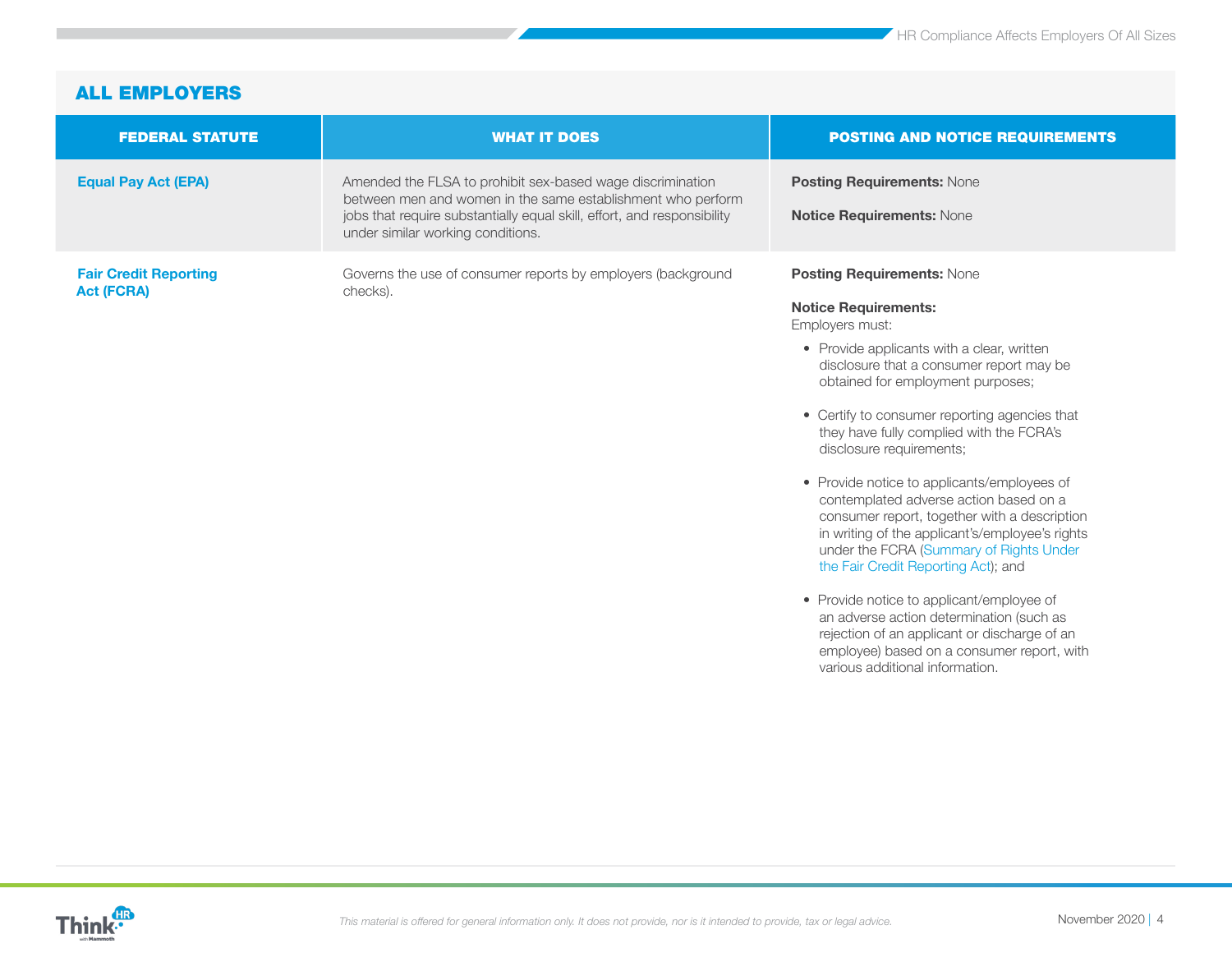| <b>FEDERAL STATUTE</b>                                     | <b>WHAT IT DOES</b>                                                                                                                                                                                                                                                                                                                                                                                                                                                                                                                                                                                                                                                                                                                                                                                                                                                                                                                                                                                                                                                                                                                                                                                                                                                                                                                                                                                                                                                                       | <b>POSTING AND NOTICE REQUIREMENTS</b>                                                                                                                                                                                                                                                                                                                                                                                                                                                                                                                                                                                                                                                                                                                                                                                                                                                                                                                                                           |
|------------------------------------------------------------|-------------------------------------------------------------------------------------------------------------------------------------------------------------------------------------------------------------------------------------------------------------------------------------------------------------------------------------------------------------------------------------------------------------------------------------------------------------------------------------------------------------------------------------------------------------------------------------------------------------------------------------------------------------------------------------------------------------------------------------------------------------------------------------------------------------------------------------------------------------------------------------------------------------------------------------------------------------------------------------------------------------------------------------------------------------------------------------------------------------------------------------------------------------------------------------------------------------------------------------------------------------------------------------------------------------------------------------------------------------------------------------------------------------------------------------------------------------------------------------------|--------------------------------------------------------------------------------------------------------------------------------------------------------------------------------------------------------------------------------------------------------------------------------------------------------------------------------------------------------------------------------------------------------------------------------------------------------------------------------------------------------------------------------------------------------------------------------------------------------------------------------------------------------------------------------------------------------------------------------------------------------------------------------------------------------------------------------------------------------------------------------------------------------------------------------------------------------------------------------------------------|
| <b>Fair Labor Standards Act (FLSA)</b>                     | Establishes standards for minimum wages, overtime,<br>recordkeeping, and child labor. The act applies to enterprises with<br>employees who engage in interstate commerce, produce goods for<br>interstate commerce, or handle, sell, or work on goods or materials<br>that have been moved in or produced for interstate commerce. For<br>most firms, a test of not less than \$500,000 in annual dollar<br>volume of business applies. However, the act does cover the<br>following regardless of their dollar volume of business: hospitals;<br>institutions primarily engaged in the care of the sick, aged, mentally<br>ill, or disabled who reside on the premises; schools for children<br>with a mental or physical disability or gifted; preschools, elementary<br>schools, secondary schools, and institutions of higher education;<br>and federal, state, and local government agencies. Employees of<br>firms that do not meet the \$500,000 annual dollar volume test may<br>be covered in any workweek when they are individually engaged in<br>interstate commerce, the production of goods for interstate<br>commerce, or an activity that is closely related and directly<br>essential to the production of such goods. Also, domestic service<br>workers (such as housekeepers, full-time babysitters, and cooks)<br>are normally covered by the law. For additional coverage<br>information, see the Wage and Hour Division Fact Sheet #14:<br>Coverage Under the FLSA. | Posting Requirements: Every employer of employees<br>subject to the FLSA's minimum wage provisions must<br>post, and keep posted, a notice explaining the act in a<br>conspicuous place in all of their establishments. Although<br>there is no size requirement for the poster, employees<br>must be able to readily read it.<br>Covered employers are required to post the general Fair<br>Labor Standards Act poster; however, certain industries<br>have posters designed specifically for them. Employers of<br>agricultural employees and state and local government<br>employees can either post the general Fair Labor Standards<br>Act poster or their specific industry poster.<br>Notice Requirements: The FLSA has no requirement for<br>notice to an employee prior to termination or layoff. In some<br>situations, the WARN Act provides for notice to workers<br>prior to layoff. Some states may have requirements for<br>employee notification prior to termination or layoff. |
| <b>Federal Income Tax Withholding</b><br>(FITW)            | Requires employers to withhold taxes on employee wages.                                                                                                                                                                                                                                                                                                                                                                                                                                                                                                                                                                                                                                                                                                                                                                                                                                                                                                                                                                                                                                                                                                                                                                                                                                                                                                                                                                                                                                   | <b>Posting Requirements: None</b><br>Notice Requirements: None                                                                                                                                                                                                                                                                                                                                                                                                                                                                                                                                                                                                                                                                                                                                                                                                                                                                                                                                   |
| <b>Federal Insurance Contribution</b><br><b>Act (FICA)</b> | Imposes taxes on both employers and employees to fund Social<br>Security and Medicare.                                                                                                                                                                                                                                                                                                                                                                                                                                                                                                                                                                                                                                                                                                                                                                                                                                                                                                                                                                                                                                                                                                                                                                                                                                                                                                                                                                                                    | <b>Posting Requirements: None</b><br>Notice Requirements: None                                                                                                                                                                                                                                                                                                                                                                                                                                                                                                                                                                                                                                                                                                                                                                                                                                                                                                                                   |
| <b>Federal Unemployment Tax Act</b><br>(FUTA)              | Imposes a federal unemployment tax (only paid by employers) that,<br>with state unemployment programs, provides for unemployment<br>compensation to workers who lose their jobs.                                                                                                                                                                                                                                                                                                                                                                                                                                                                                                                                                                                                                                                                                                                                                                                                                                                                                                                                                                                                                                                                                                                                                                                                                                                                                                          | <b>Posting Requirements: None</b><br><b>Notice Requirements: None</b>                                                                                                                                                                                                                                                                                                                                                                                                                                                                                                                                                                                                                                                                                                                                                                                                                                                                                                                            |

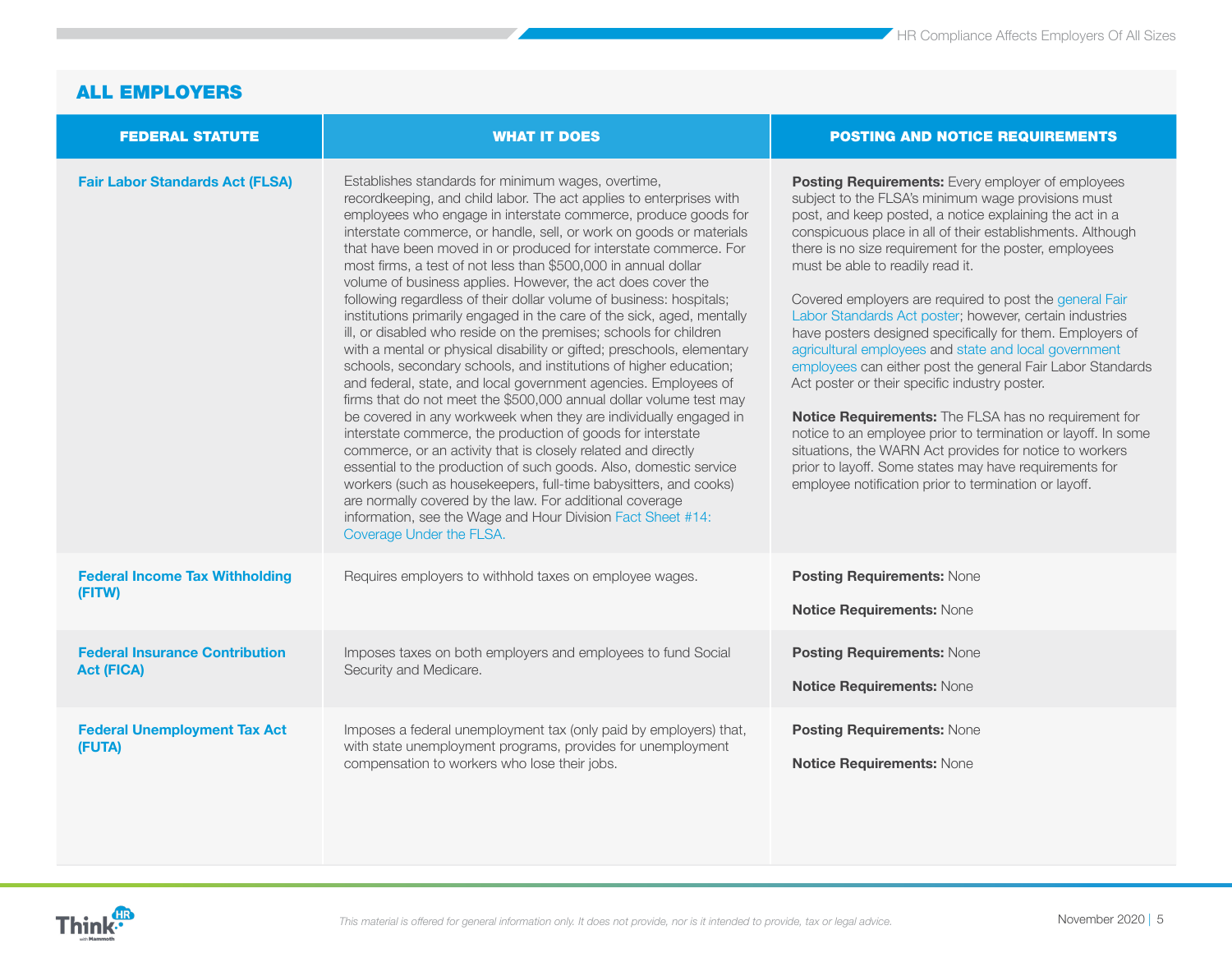| <b>FEDERAL STATUTE</b>                                                       | <b>WHAT IT DOES</b>                                                                                                                                                                                                                                                                                                                                                                                                                                                                                                                                                                                                                                                                                        | <b>POSTING AND NOTICE REQUIREMENTS</b>                                                                                                                                                                                                                                                                                                                                                                                                                                                                                                                                                                                                                                                                                                                                             |
|------------------------------------------------------------------------------|------------------------------------------------------------------------------------------------------------------------------------------------------------------------------------------------------------------------------------------------------------------------------------------------------------------------------------------------------------------------------------------------------------------------------------------------------------------------------------------------------------------------------------------------------------------------------------------------------------------------------------------------------------------------------------------------------------|------------------------------------------------------------------------------------------------------------------------------------------------------------------------------------------------------------------------------------------------------------------------------------------------------------------------------------------------------------------------------------------------------------------------------------------------------------------------------------------------------------------------------------------------------------------------------------------------------------------------------------------------------------------------------------------------------------------------------------------------------------------------------------|
| <b>Health Insurance Portability and</b><br><b>Accountability Act (HIPAA)</b> | Provides for the portability of employee health care plans<br>and provides for the protection of certain health care-related<br>information.<br>For more information, see:<br>• Summary of HIPAA Privacy Rule<br>• Summary of HIPAA Security Rule<br>With some limited exceptions, HIPAA applies<br>to all health plans, including self-insured and<br>fully insured plans.                                                                                                                                                                                                                                                                                                                                | <b>Posting Requirements: None</b><br><b>Notice Requirements:</b><br>1. HIPAA Privacy Notices to inform plan participants how<br>their protected health information (PHI) will be used and<br>safeguarded.<br>2. SPDs and summary of material modifications (SMMs)<br>should include: (1) description of the classes eligible<br>for coverage, when coverage starts and ends, and the<br>circumstances that could result in loss of eligibility; (2)<br>explanation of events (such as acquiring new dependent(s)<br>or suffering loss of coverage under another plan) that allow<br>employee to make midyear enrollment changes; and (3)<br>notification of where participants and beneficiaries can go<br>for assistance or information on their rights under ERISA<br>and HIPAA. |
| <b>Immigration and Nationality Act</b><br>(INA)                              | The law prohibits: 1) citizenship status discrimination in hiring, firing,<br>or recruitment or referral for a fee; 2) national origin discrimination<br>in hiring, firing, or recruitment or referral for a fee; 3) unfair<br>documentation practices during the employment eligibility<br>verification, Form I-9, and E-Verify processes; and 4) retaliation or<br>intimidation.<br>Regulates the admission of foreign workers into the U.S. and in<br>certain circumstances allows agricultural employers who anticipate<br>a shortage of domestic workers to bring nonimmigrant foreign<br>workers to the U.S. to perform agricultural labor or services of a<br>temporary or seasonal nature (visas). | <b>Posting and Notice requirements:</b><br>The requirements vary by the classification of alien<br>or foreign worker being hired. See the specific INA<br>chapters to determine the notices and poster<br>requirements for each immigration category.                                                                                                                                                                                                                                                                                                                                                                                                                                                                                                                              |

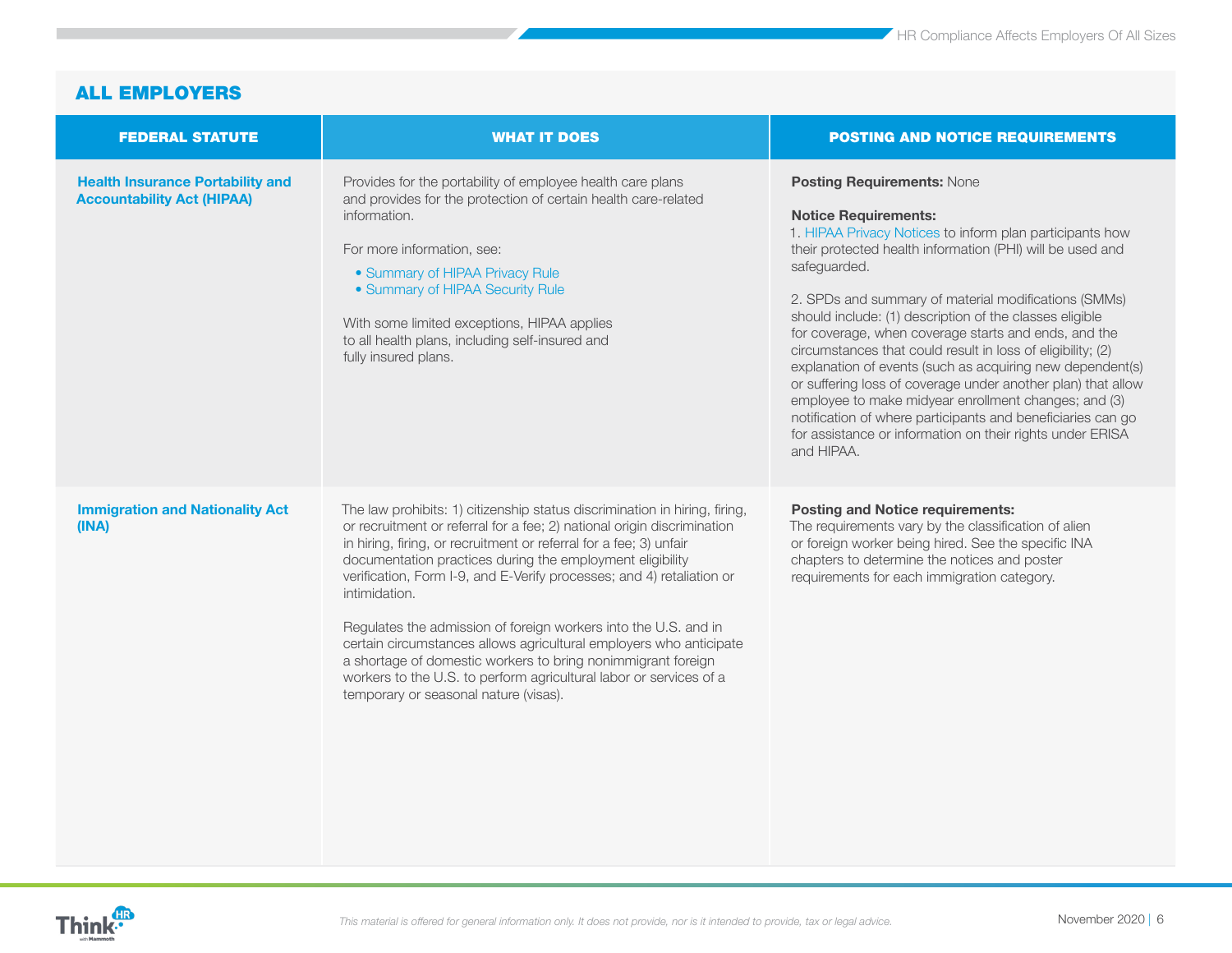| <b>FEDERAL STATUTE</b>                                                                              | <b>WHAT IT DOES</b>                                                                                                                                                                                                                                                                                                                                                                                                                                                                                                                                                                                                                                                                                                                                     | <b>POSTING AND NOTICE REQUIREMENTS</b>                                                                                                                                                                                                                                                                                                                                                                                                                                                                                                                                                       |
|-----------------------------------------------------------------------------------------------------|---------------------------------------------------------------------------------------------------------------------------------------------------------------------------------------------------------------------------------------------------------------------------------------------------------------------------------------------------------------------------------------------------------------------------------------------------------------------------------------------------------------------------------------------------------------------------------------------------------------------------------------------------------------------------------------------------------------------------------------------------------|----------------------------------------------------------------------------------------------------------------------------------------------------------------------------------------------------------------------------------------------------------------------------------------------------------------------------------------------------------------------------------------------------------------------------------------------------------------------------------------------------------------------------------------------------------------------------------------------|
| <b>Immigration Reform and Control</b><br><b>Act (IRCA)</b>                                          | Prohibits employers from knowingly hiring unauthorized aliens or<br>hiring individuals without completing the employment eligibility<br>verification process. Requires all employers in the U.S. to use Form<br>I-9, Employment Eligibility Verification. Prohibits discrimination<br>based on national origin and citizenship or immigration status with<br>respect to hiring, firing, and recruitment or referral for a fee.                                                                                                                                                                                                                                                                                                                          | <b>Posting Requirements: None</b><br><b>Notice Requirements: None</b>                                                                                                                                                                                                                                                                                                                                                                                                                                                                                                                        |
| <b>National Labor Relations Act</b><br>(NLRA)                                                       | Guarantees the right of employees to organize and bargain<br>collectively with their employers, and to engage in other protected<br>concerted activity. Applies to most private sector employers,<br>including manufacturers, retailers, private universities, and health<br>care facilities. The NLRA does not apply to federal, state, or local<br>governments; employers who employ only agricultural workers;<br>and employers subject to the Railway Labor Act.                                                                                                                                                                                                                                                                                    | <b>Posting Requirements: None at this time. The</b><br>National Labor Relations Board (NLRB) has<br>attempted to establish a posting requirement<br>but the requirement has been enjoined by the<br>federal courts.<br>Notice Requirements: None                                                                                                                                                                                                                                                                                                                                             |
| <b>Newborns' and Mothers' Health</b><br><b>Protection Act (NMHPA)</b>                               | Requires group health plans that offer maternity coverage to pay<br>for at least a 48-hour hospital stay following childbirth (96-hour stay<br>in the case of a Cesarean section).                                                                                                                                                                                                                                                                                                                                                                                                                                                                                                                                                                      | <b>Posting Requirements: None</b><br>Notice Requirements: All group health plans<br>that provide maternity or newborn infant<br>coverage must include a statement in their<br>SPD advising participants of the NMHPA requirements.                                                                                                                                                                                                                                                                                                                                                           |
| <b>Occupational Safety and Health</b><br><b>Act (OSH Act)</b>                                       | Requires compliance with the act's standards, as enforced by the<br>Occupational Safety and Health Administration (OSHA), to provide<br>employees with a workplace free from recognized hazards.<br>Requires employers to provide information and training about job<br>hazards, makes retaliation for violations illegal, and establishes<br>reporting requirements for work-related injuries and fatalities.<br>Employers with more than 10 employees are required to keep a<br>record of serious work-related injuries and illnesses. Employers in<br>certain low risk industries are exempt. Employers must report any<br>worker fatality within eight hours and any amputation, loss of an<br>eye, or hospitalization of a worker within 24 hours. | Posting Requirements: Covered employers must<br>conspicuously post the OSHA Job Safety and Health:<br>It's the Law poster. Employers in a state with an OSHA-<br>approved state plan may be required to post a state version<br>of the OSHA poster. Federal government agencies must use<br>the federal agency poster.<br>Notice Requirements: Employers are required to<br>conspicuously post the Summary of Work-Related Injuries<br>and Illnesses (OSHA Form 300A) by February 1 of the year<br>following the year covered by the form and keep it posted<br>until April 30 of that year. |
| <b>Personal Responsibility and</b><br><b>Work Opportunity Reconciliation</b><br><b>Act (PRWORA)</b> | Requires employers to report newly hired employees to state new<br>hire directories for child support enforcement.                                                                                                                                                                                                                                                                                                                                                                                                                                                                                                                                                                                                                                      | <b>Posting Requirements: None</b><br>Notice Requirements: None                                                                                                                                                                                                                                                                                                                                                                                                                                                                                                                               |

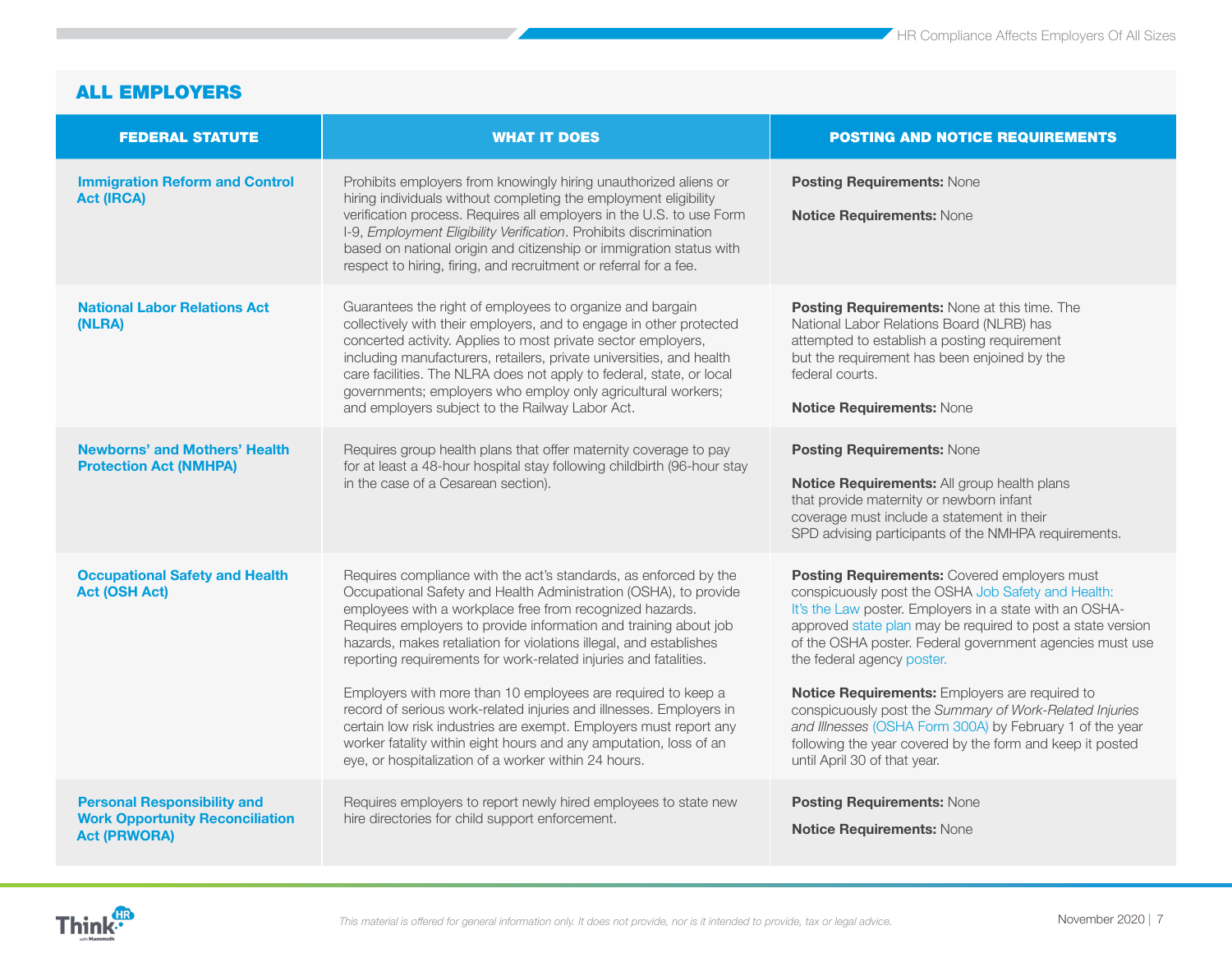<span id="page-7-0"></span>

| <b>FEDERAL STATUTE</b>                                                                 | <b>WHAT IT DOES</b>                                                                                                                                                                                                                                                                                                                                                                                                                                                                                                                                                                                                                                                                                           | <b>POSTING AND NOTICE REQUIREMENTS</b>                                                                                                                                                                                                                                                                                                                                                                                                                                                     |
|----------------------------------------------------------------------------------------|---------------------------------------------------------------------------------------------------------------------------------------------------------------------------------------------------------------------------------------------------------------------------------------------------------------------------------------------------------------------------------------------------------------------------------------------------------------------------------------------------------------------------------------------------------------------------------------------------------------------------------------------------------------------------------------------------------------|--------------------------------------------------------------------------------------------------------------------------------------------------------------------------------------------------------------------------------------------------------------------------------------------------------------------------------------------------------------------------------------------------------------------------------------------------------------------------------------------|
| <b>Uniformed Services Employment</b><br>and Reemployment Rights<br><b>Act (USERRA)</b> | Protects civilian job rights and benefits for veterans and members<br>of reserve components. Provides protections for veterans with<br>disabilities, requires reasonable accommodations for disabilities,<br>and establishes re-employment rights. Establishes five years as<br>the cumulative length an individual may be absent from work for<br>military duty and retain re-employment rights, with exception.<br>Applies to persons who perform duty, voluntarily or involuntarily,<br>in the uniformed services, which include the Army, Navy, Marine<br>Corps, Air Force, Coast Guard, and Public Health Service<br>commissioned corps, as well as the reserve components of each<br>of these services. | <b>Posting and Notice Requirements: Employers are</b><br>required to provide to persons covered by USERRA a notice<br>of the rights, benefits, and obligations of the employees<br>and employers under USERRA. To do this, employers may<br>post the notice entitled Your Rights Under USERRA where<br>employer notices are customarily placed; the notice may<br>also be mailed or distributed via electronic mail. There is no<br>size requirement for the poster version of the notice. |

| <b>FEDERAL STATUTE</b>                          | <b>WHAT IT DOES</b>                                                                                                                                                                                                                                                                                                                                                                                                                                                                        | <b>POSTING AND NOTICE REQUIREMENTS</b>                                                                                                                                                                                                     |
|-------------------------------------------------|--------------------------------------------------------------------------------------------------------------------------------------------------------------------------------------------------------------------------------------------------------------------------------------------------------------------------------------------------------------------------------------------------------------------------------------------------------------------------------------------|--------------------------------------------------------------------------------------------------------------------------------------------------------------------------------------------------------------------------------------------|
| <b>Americans with Disabilities Act</b><br>(ADA) | Makes it illegal to discriminate against a qualified person with a<br>disability in the private sector and in state and local governments.<br>The law also makes it illegal to retaliate against a person because<br>the person complained about discrimination, filed a charge of<br>discrimination, or participated in an employment discrimination<br>investigation or lawsuit. The law also requires that employers<br>reasonably accommodate the known physical or mental limitations | <b>Posting Requirements:</b> Covered by Title VII posting<br>requirements.<br><b>Notice Requirements: None</b><br><b>Note:</b> Employers sponsoring certain types of wellness<br>programs are advised to review potential ADA requirements |
|                                                 | of an otherwise qualified individual with a disability who is an<br>applicant or employee, unless doing so would impose an undue<br>hardship on the operation of the employer's business.                                                                                                                                                                                                                                                                                                  | with legal counsel.                                                                                                                                                                                                                        |

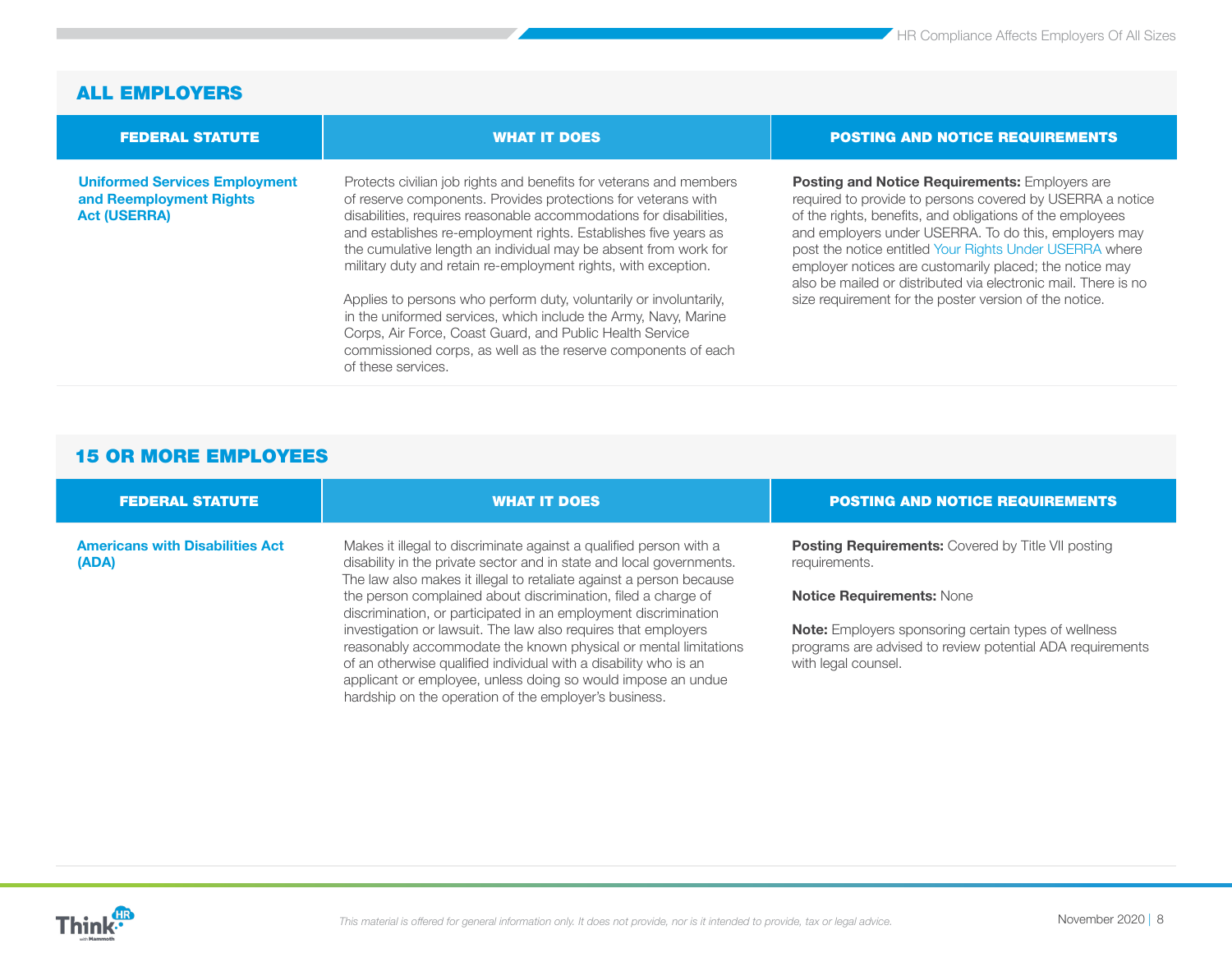| <b>FEDERAL STATUTE</b>                                            | <b>WHAT IT DOES</b>                                                                                                                                                                                                                                                                                                                                                                                                                                                                                                                                                                                                  | <b>POSTING AND NOTICE REQUIREMENTS</b>                                                                                                                                                                                                                                                                                                                                                                                                 |
|-------------------------------------------------------------------|----------------------------------------------------------------------------------------------------------------------------------------------------------------------------------------------------------------------------------------------------------------------------------------------------------------------------------------------------------------------------------------------------------------------------------------------------------------------------------------------------------------------------------------------------------------------------------------------------------------------|----------------------------------------------------------------------------------------------------------------------------------------------------------------------------------------------------------------------------------------------------------------------------------------------------------------------------------------------------------------------------------------------------------------------------------------|
| <b>Genetic Information</b><br><b>Nondiscrimination Act (GINA)</b> | Makes it illegal to discriminate against employees or applicants<br>because of genetic information. Genetic information includes<br>information about an individual's genetic tests and the genetic tests<br>of an individual's family members, as well as information about any<br>disease, disorder, or condition of an individual's family members.<br>The law also makes it illegal to retaliate against a person because<br>the person complained about discrimination, filed a charge<br>of discrimination, or participated in an employment discrimination<br>investigation or lawsuit.                       | Posting Requirements: The Equal Employment<br>Opportunity Commission (EEOC) has revised the Equal<br>Employment Opportunity is the Law poster to include<br>information about GINA.<br>Notice Requirements: There are notice requirements<br>under the research exception to GINA.<br><b>Note:</b> Employers sponsoring certain types of wellness<br>programs are advised to review potential GINA requirements<br>with legal counsel. |
| <b>Pregnancy Discrimination Act</b><br>(PDA)                      | Requires covered employers to treat women affected by pregnancy,<br>childbirth, or related medical conditions in the same manner as<br>other applicants or employees who are similar in their ability or<br>inability to work. Prohibits harassment on the basis of pregnancy.<br>Pregnant workers are protected from discrimination based on<br>current pregnancy, past pregnancy, and potential pregnancy. Also,<br>an employer that allows temporarily disabled employees to take<br>disability leave or leave without pay must allow an employee who is<br>temporarily disabled due to pregnancy to do the same. | <b>Posting Requirements: Covered by Title VII posting</b><br>requirements.<br>Notice Requirements: None                                                                                                                                                                                                                                                                                                                                |
| <b>Title VII of the Civil</b><br><b>Rights Act (Title VII)</b>    | Makes it illegal to discriminate against an individual in employment<br>on the basis of race, color, religion, national origin, or sex. The<br>law also makes it illegal to retaliate against a person because<br>the person complained about discrimination, filed a charge of<br>discrimination, or participated in an employment discrimination<br>investigation or lawsuit. The law also requires that employers<br>reasonably accommodate applicants' and employees' sincerely<br>held religious practices, unless doing so would impose an undue<br>hardship on the operation of the employer's business.      | Posting Requirements: Every employer covered by the<br>nondiscrimination and EEO laws is required to post on its<br>premises the Equal Employment Opportunity is the Law<br>poster. The notice must be posted prominently, where it can<br>be readily seen by employees and applicants for<br>employment.<br>Notice Requirements: None                                                                                                 |

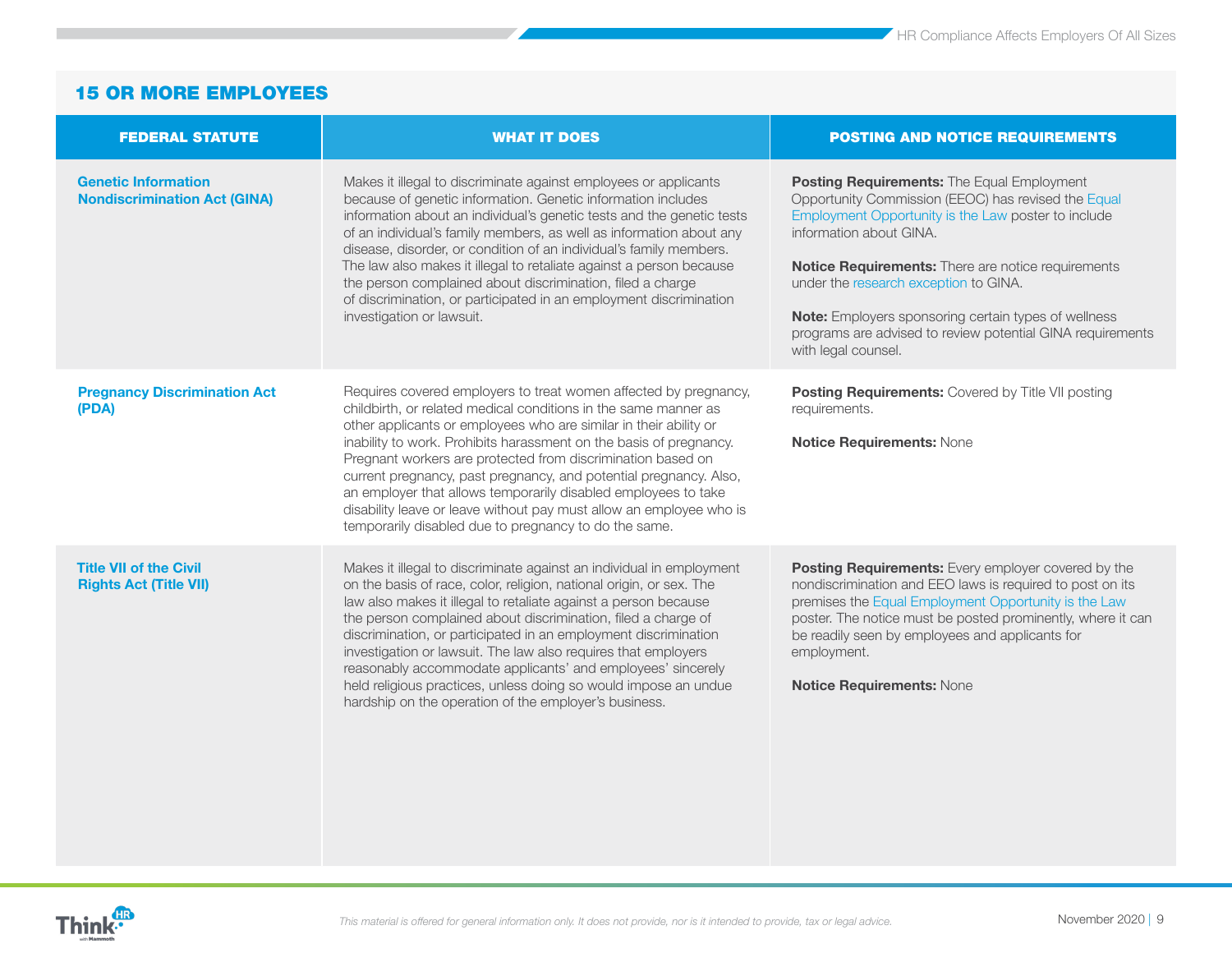<span id="page-9-0"></span>

| <b>FEDERAL STATUTE</b>                                                  | <b>WHAT IT DOES</b>                                                                                                                                                                                                                                                                                                     | <b>POSTING AND NOTICE REQUIREMENTS</b>                                                                                                                                                                                                                                                                                                                           |
|-------------------------------------------------------------------------|-------------------------------------------------------------------------------------------------------------------------------------------------------------------------------------------------------------------------------------------------------------------------------------------------------------------------|------------------------------------------------------------------------------------------------------------------------------------------------------------------------------------------------------------------------------------------------------------------------------------------------------------------------------------------------------------------|
| <b>Age Discrimination in</b><br><b>Employment Act (ADEA)</b>            | Protects people who are age 40 or older from employment<br>discrimination based on age. The law makes it illegal to retaliate<br>against a person because the person complained about<br>discrimination, filed a charge of discrimination, or participated in an<br>employment discrimination investigation or lawsuit. | <b>Posting Requirements:</b> Covered by Title VII posting<br>requirement.<br>Notice Requirements: None                                                                                                                                                                                                                                                           |
| <b>Consolidated Omnibus Budget</b><br><b>Reconciliation Act (COBRA)</b> | Requires most group health plans to offer persons who lose<br>coverage due to certain events the opportunity to continue their<br>coverage on a self-pay basis.                                                                                                                                                         | Posting Requirements: None<br>Notice Requirements: Group health plans must provide<br>covered employees and their families with certain notices<br>explaining their COBRA rights. They must also have rules for<br>how COBRA continuation coverage is offered, how qualified<br>beneficiaries may elect continuation coverage, and when it<br>can be terminated. |

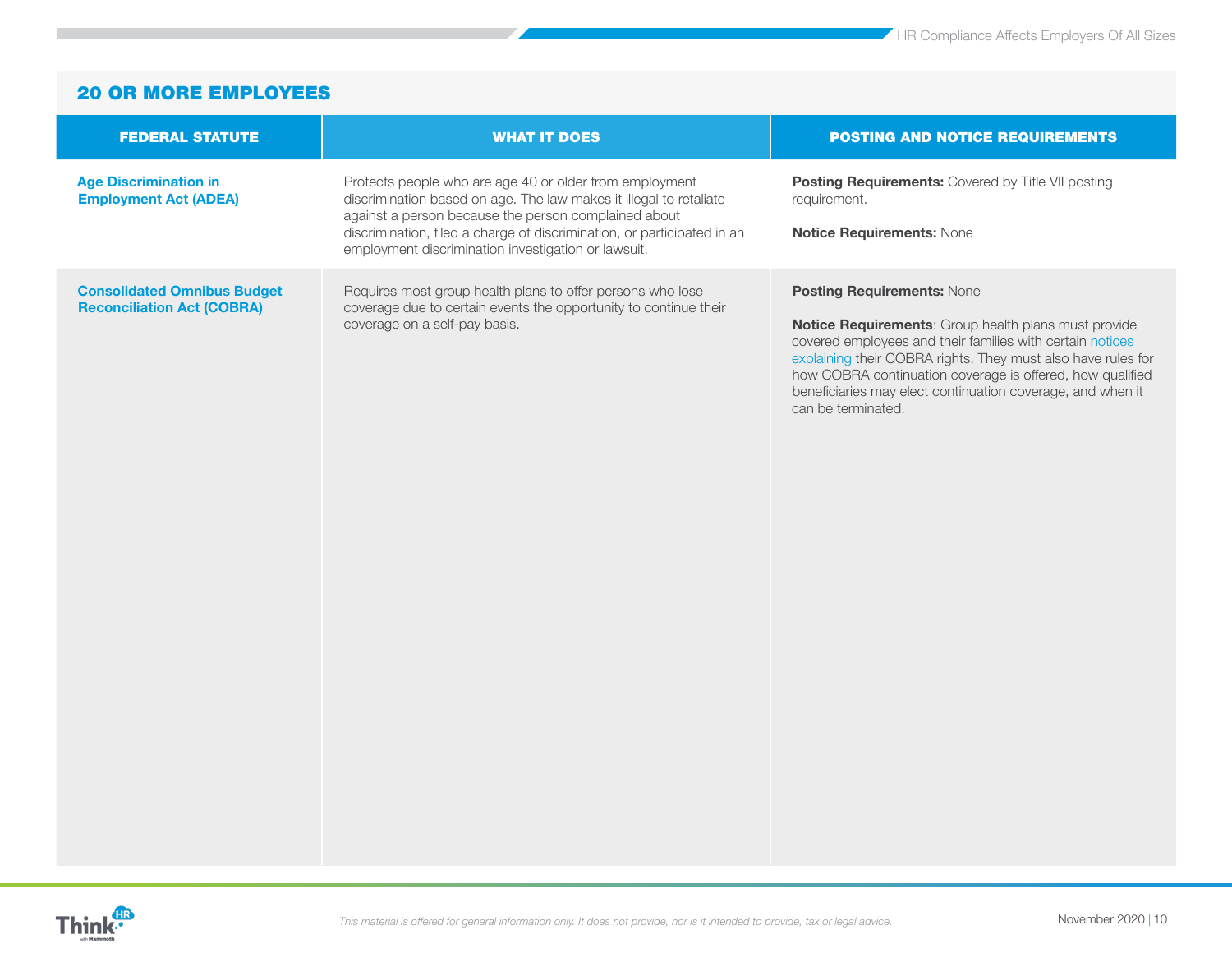#### **[Family and Medical Leave Act](https://www.dol.gov/agencies/whd/fmla)  [\(FMLA\)](https://www.dol.gov/agencies/whd/fmla)**

**[Mental Health Parity and](http://www.cms.gov/CCIIO/Programs-and-Initiatives/Other-Insurance-Protections/mhpaea_factsheet.html)  [Addiction Equity Act \(MHPAEA\)](http://www.cms.gov/CCIIO/Programs-and-Initiatives/Other-Insurance-Protections/mhpaea_factsheet.html)**

Entitles eligible employees of covered employers to take unpaid, job-protected leave for specified family and medical reasons with continuation of group health insurance coverage under the same terms and conditions as if the employee had not taken leave. A covered employer is a private-sector employer, with 50 or more employees in 20 or more workweeks in the current or preceding calendar year, including a joint employer or successor in interest to a covered employer; public agency, including a local, state, or federal government agency, regardless of the number of employees it employs; or public or private elementary or secondary school, regardless of the number of employees it employs.

Requires group health plans and health insurance issuers to ensure that financial requirements (such as co-pays and deductibles) and treatment limitations (such as visit limits) applicable to mental health or substance use disorder benefits are no more restrictive than the predominant requirements or limitations applied to substantially all medical/surgical benefits. MHPAEA supplements prior provisions under the Mental Health Parity Act of 1996 (MHPA), which required parity with respect to aggregate lifetime and annual dollar limits for

mental health benefits.

#### <span id="page-10-0"></span>FEDERAL STATUTE WHAT IT DOES POSTING AND NOTICE REQUIREMENTS

**Posting Requirements:** All covered employers are required to display and keep on display a poster explaining the provisions of the FMLA and telling employees how to file a complaint of violations of the act with the Wage and Hour Division. The poster must be displayed prominently where employees and applicants for employment can see it. The poster and all the text must be large enough to be easily read and contain fully legible text. Covered employers must display the poster even if no employees are eligible for FMLA leave. Where the employer's workforce has a significant portion of workers who are not literate in English. the employer is required to provide the notice in a language in which the employees are literate.

**Notice Requirements:** Covered employers are required to provide certain notices (General, Eligibility, Rights and Responsibilities, and Designation) at different times.

These notices are explained in [WHD Fact Sheet #28D](http://www.dol.gov/whd/regs/compliance/whdfs28d.pdf).

#### **Posting Requirements:** None

**Notice Requirements**: Upon request, provide the plan participant with a notice describing the plan's criteria for determining medical necessity for mental health or substance use disorder benefits.